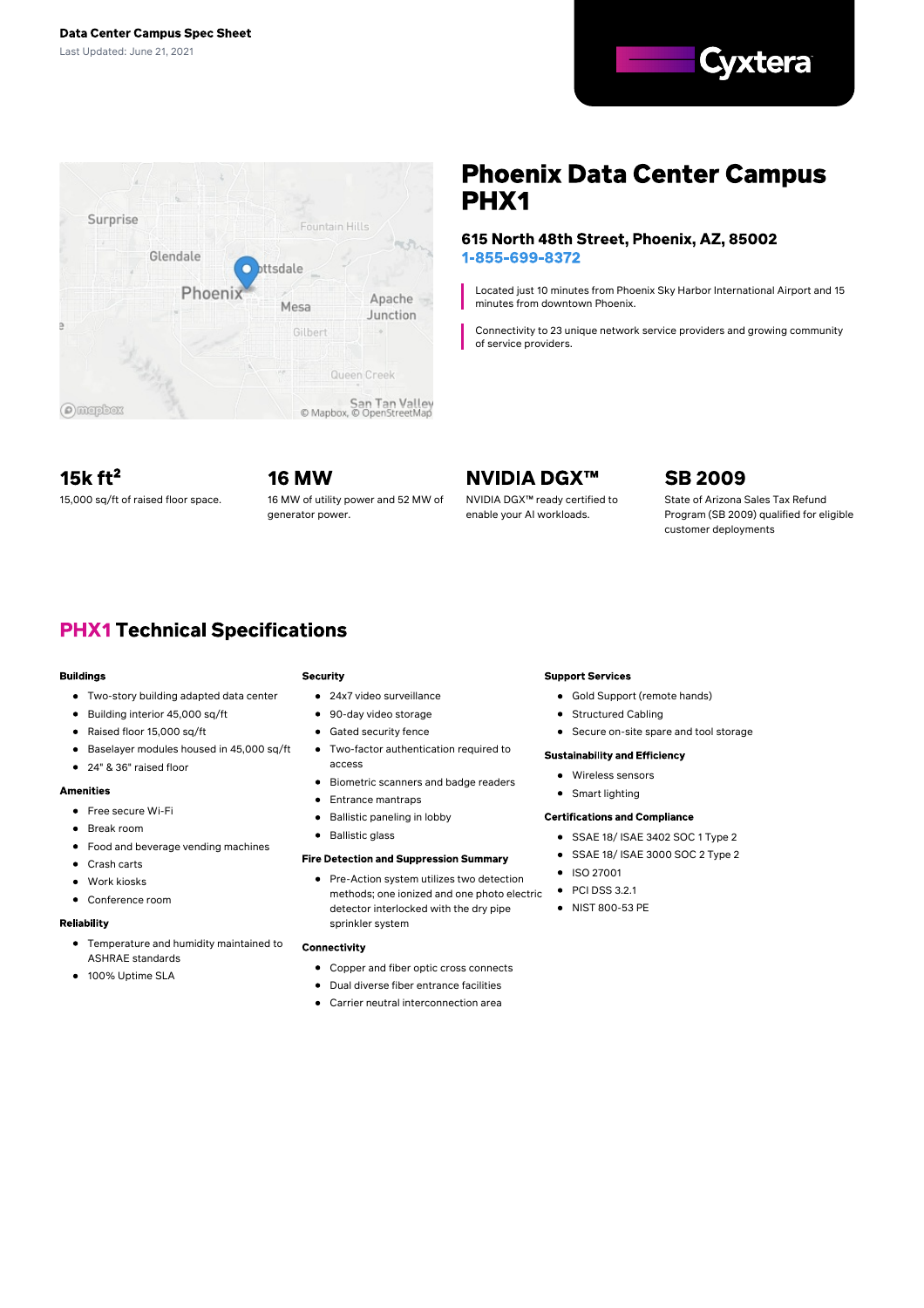## **PHX1 Provider List**



For a full list of providers, please visit our [Marketplace](https://marketplace.cyxtera.com/providers).

# **PHX1 Campus Pod Details**

PHX1-A

615 North 48th Street, Phoenix, AZ, 85002

|  |  | <b>Power and Capacity</b> |  |
|--|--|---------------------------|--|
|--|--|---------------------------|--|

| <b>Utility Power</b>      | <b>16 MW*</b> | <b>Generator Configuration</b> | 2N           |
|---------------------------|---------------|--------------------------------|--------------|
| <b>UPS Capacity</b>       | 11 MW*        | <b>Fuel Capacity</b>           | 72,000 Gal.* |
| <b>UPS Configuration</b>  | $N+1$         | <b>Cooling Configuration</b>   | $N+1$        |
| <b>Generator Capacity</b> | 52 MW*        | <b>Cooling Capacity</b>        | 10,000 Tons* |

shared across PHX1-A, PHX1-B, PHX1-C and PHX1-D pods

## PHX1-B

615 North 48th Street, Phoenix, AZ, 85002

#### **Power and Capacity**

| <b>Utility Power</b>      | 16 MW*        | Generat         |
|---------------------------|---------------|-----------------|
| <b>UPS Capacity</b>       | <b>11 MW*</b> | <b>Fuel Cap</b> |
| <b>UPS Configuration</b>  | $N+1$         | Cooling         |
| <b>Generator Capacity</b> | 52 MW*        | Cooling         |

| <b>Generator Configuration</b> | 2N           |
|--------------------------------|--------------|
| <b>Fuel Capacity</b>           | 72,000 Gal.* |
| <b>Cooling Configuration</b>   | $N+1$        |
| <b>Cooling Capacity</b>        | 10,000 Tons* |

shared across PHX1-A, PHX1-B, PHX1-C and PHX1-D pods

# PHX1-C

615 North 48th Street, Phoenix, AZ, 85002

#### **Power and Capacity**

| <b>Utility Power</b>      | <b>16 MW*</b> | <b>Generator Configuration</b> | 2N           |
|---------------------------|---------------|--------------------------------|--------------|
| <b>UPS Capacity</b>       | 11 MW*        | <b>Fuel Capacity</b>           | 72,000 Gal.* |
| <b>UPS Configuration</b>  | $N+1$         | <b>Cooling Configuration</b>   | $N+1$        |
| <b>Generator Capacity</b> | 52 MW*        | <b>Cooling Capacity</b>        | 10,000 Tons* |

shared across PHX1-A, PHX1-B, PHX1-C and PHX1-D pods